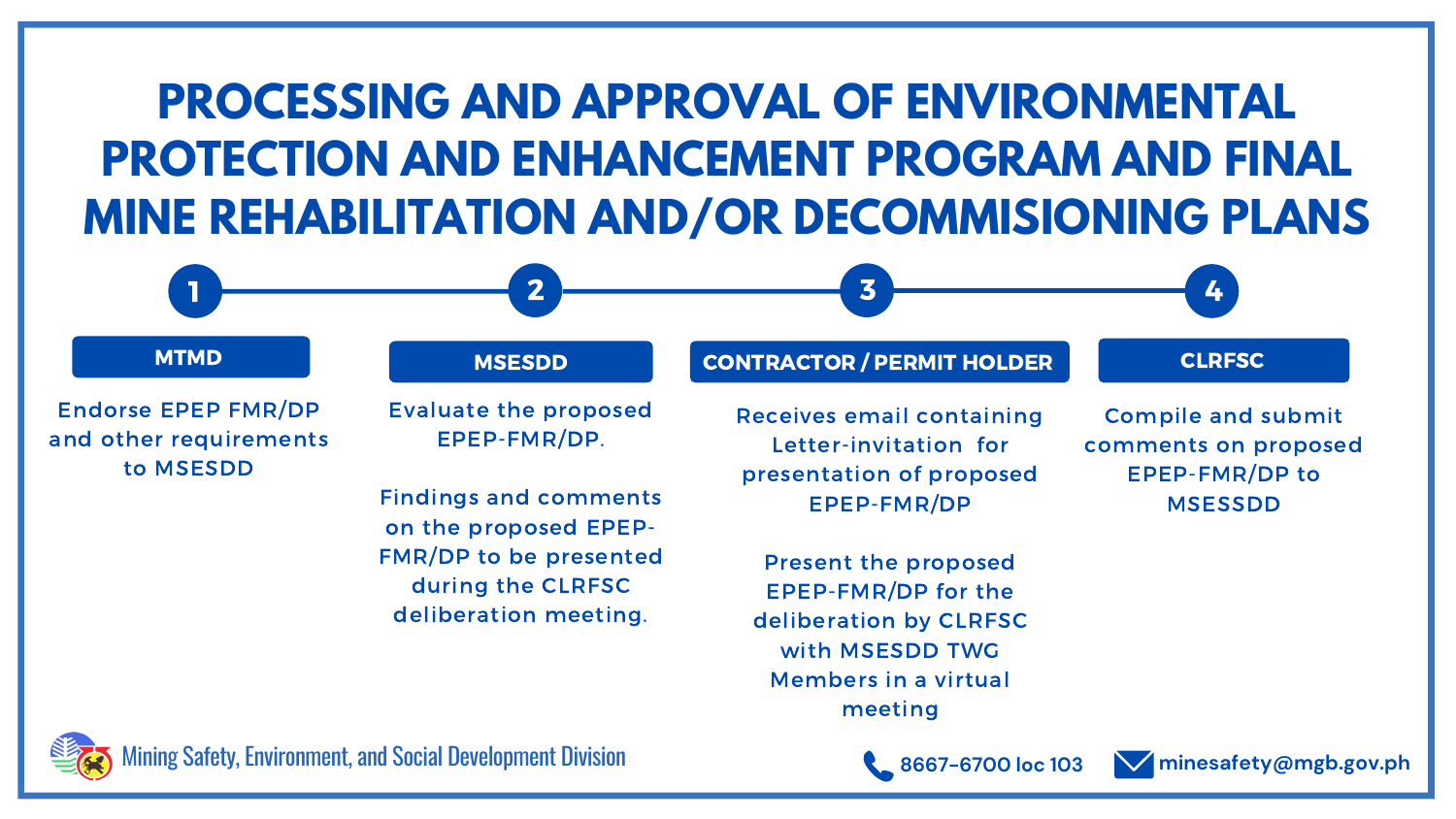5 6 7

**8667-6700 loc 103 minesafety@mgb.gov.ph**

8

### MSESDD

Prepare and send Letter containing minutes of the meeting and comments of CLRFSC on proposed EPEP-FMR/DP to Contractor / Permit Holder

Submit proposed EPEP-FMR/DP with revisions to central@mgb.gov.ph, cc: minesafety@mgb.gov.ph

Document must be an official soft copy and in pdf format

### **MSESDD**

### CONTRACTOR / PERMIT HOLDER

Receive and evaluate the proposed EPEP-FMR/DP with revisions.

Findings and comments on the proposed EPEP-FMR/DP with revisions to be presented during the second CLRFSC deliberation meeting.



Receives email containing Letter-invitation for presentation of proposed EPEP-FMR/DP

Present the proposed EPEP-FMR/DP with revisions in a virtual deliberation for final comments

# **PROCESSING AND APPROVAL OF ENVIRONMENTAL PROTECTION AND ENHANCEMENT PROGRAM AND FINAL MINE REHABILITATION AND/OR DECOMMISIONING PLANS**

Mining Safety, Environment, and Social Development Division



## CONTRACTOR / PERMIT HOLDER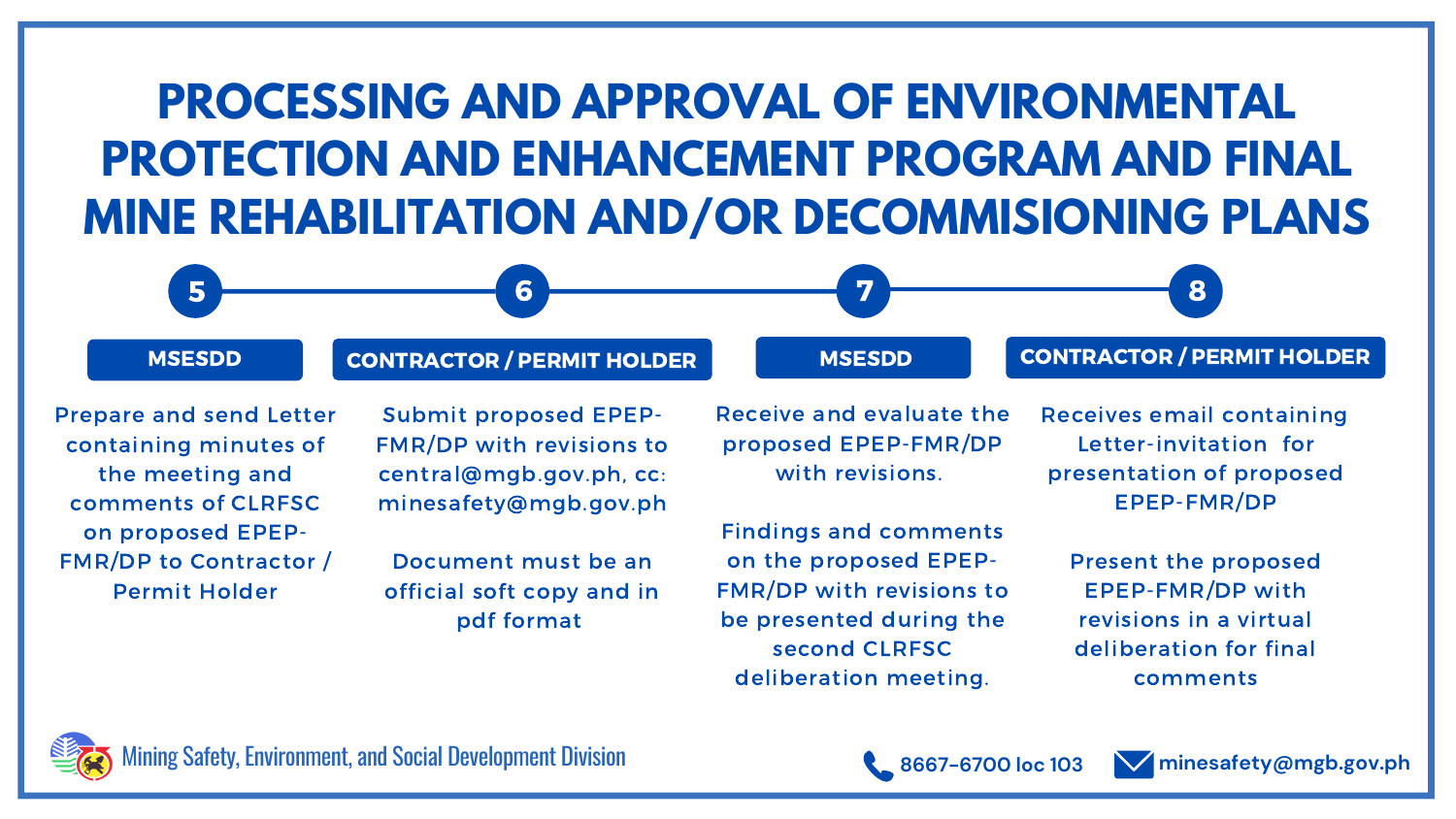**8667-6700 loc 103 minesafety@mgb.gov.ph**

(COA) for conforme to Contractor / Permit Holder

Issues resolution approving the proposed EPEP-FRM/DP

Office of the Director

Review and sign the COA and the Letter to the Contractor / Permit Holder

Send through courier the documents for conforme to the Contractor / Permit Holder



Submit the Certifcate of Approval signed by the Company President together with five (5) hard copies and one (1) soft copy of the final EPEP-FMR/DP



# **PROCESSING AND APPROVAL OF ENVIRONMENTAL PROTECTION AND ENHANCEMENT PROGRAM AND FINAL MINE REHABILITATION AND/OR DECOMMISIONING PLANS**

Mining Safety, Environment, and Social Development Division



12